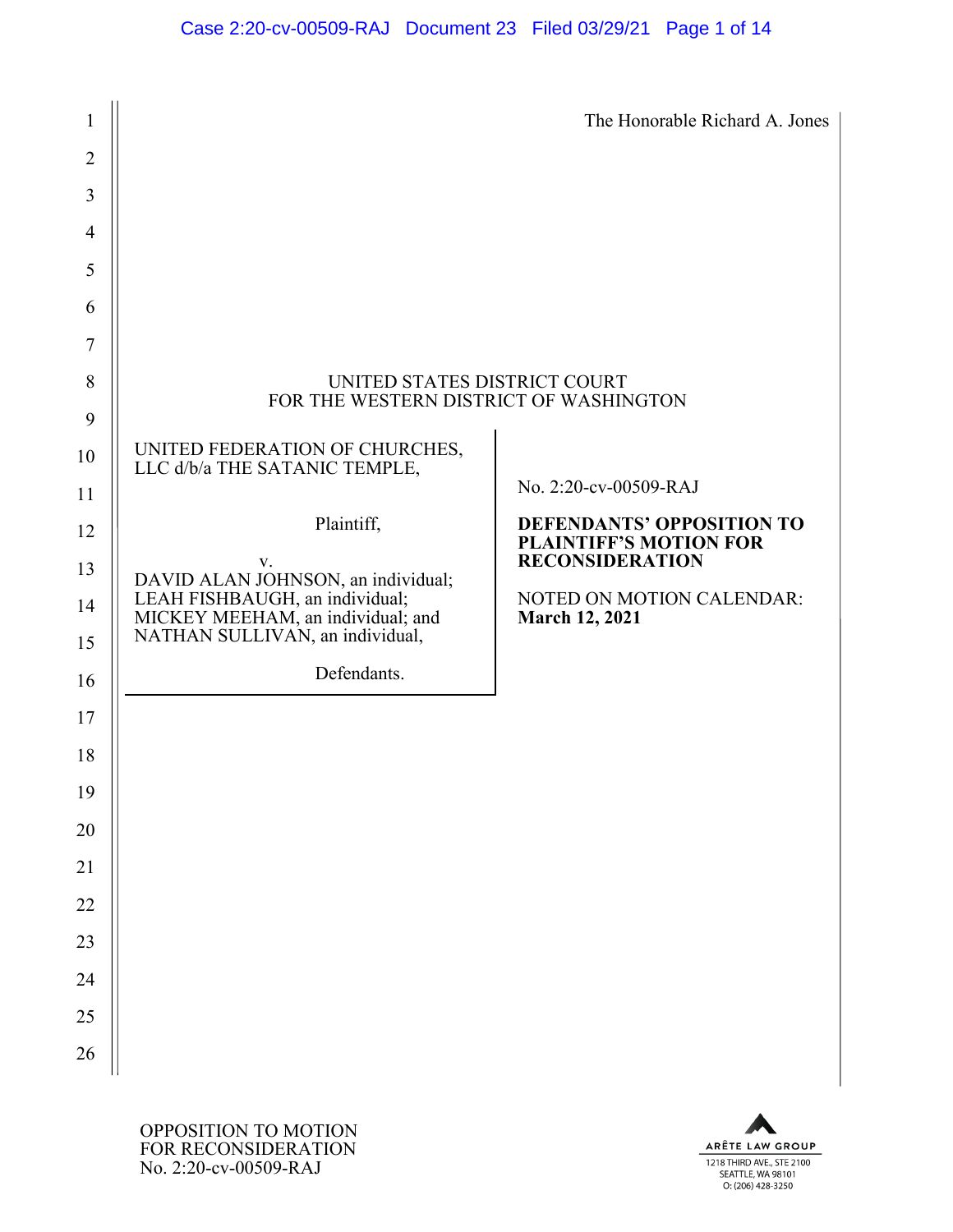#### **I. INTRODUCTION**

"Motions for reconsideration are disfavored. The court will ordinarily deny such motions in the absence of a showing of manifest error in the prior ruling or a showing of new facts or legal authority which could not have been brought to its attention earlier with reasonable diligence." LCR  $7(h)(1)$ . The Satanic Temple has not even attempted to meet these standards. As to the ACPA claim, instead of showing any error The Satanic Temple proposes a novel and unsupported interpretation of the ACPA—one that would exponentially expand the ACPA to potentially billions of social media users. The Satanic Temple's proposed interpretation is contradicted by the language of the ACPA, its legislative history, case law, and the realities of how the internet and domain names work. There are no grounds for reconsideration of the Court's correct ruling.

The Satanic Temple also fails to establish any grounds for reconsidering dismissal of the defamation claim. Instead of showing a manifest error of law, The Satanic Temple merely offers a conclusory rehash of the same arguments the Court previously considered and rejected. The Satanic Temple's Motion for Reconsideration should be denied.

#### **II. ARGUMENT**

**A. The Satanic Temple has Failed to Show Manifest (or any) Error in Dismissal of the ACPA Claim.**

**1. The ACPA Applies Only to Second-Level Domain Names That Have Been Registered With or Assigned by a Registration Authority.**

"The paradigmatic harm that the ACPA was enacted to eradicate" is "the practice of cybersquatters registering several hundred domain names in an effort to sell them to the legitimate owners of the mark." *Lamparello v. Falwell*, 420 F.3d 309, 318-19 (4th Cir. 2005) (quoting *Lucas Nursery & Landscaping, Inc. v. Grosse*, 359 F.3d 806, 810 (6th Cir. 2004)). "The Act was also intended to stop the registration of multiple marks with the hope of selling them to the highest bidder." *Id.* Thus, to establish liability for "cyberpiracy" under the ACPA, a plaintiff must prove "(1) the defendant registered, trafficked in, or used a

OPPOSITION TO MOTION FOR RECONSIDERATION No. 2:20-cv-00509-RAJ – Page 1

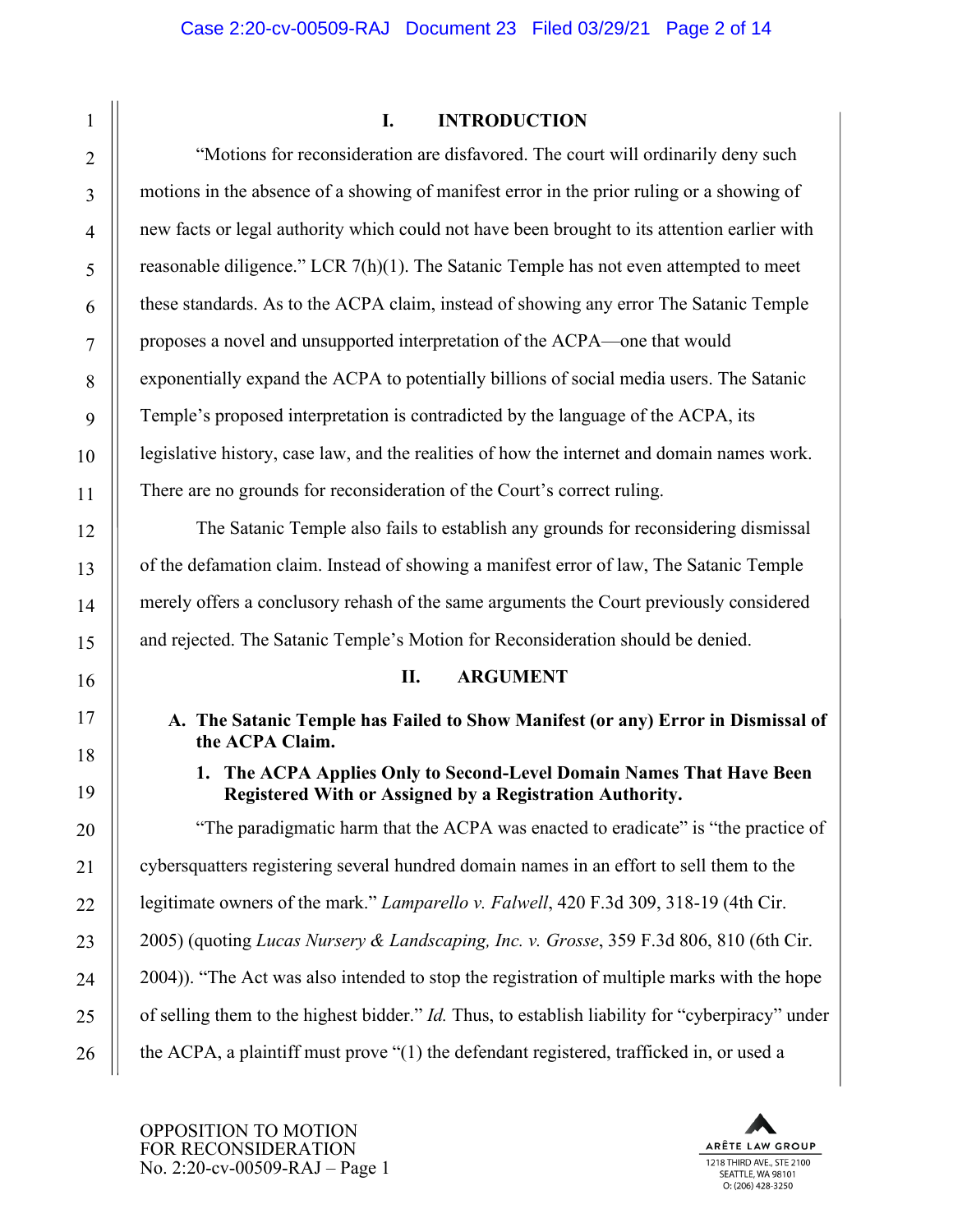#### Case 2:20-cv-00509-RAJ Document 23 Filed 03/29/21 Page 3 of 14

domain name; (2) the domain name is identical or confusingly similar to a protected mark owned by the plaintiff; and (3) the defendant acted 'with bad faith intent to profit from that mark.'" *Multifab, Inc. v. ArlanaGreen.com*, 122 F. Supp. 3d 1055, 1066 (E.D. Wash. 2015).

As the Court correctly observed, by definition a domain name must be registered by a domain name registrar or registry. Order at 10 (the ACPA defines "domain name" as "any alphanumeric designation which is registered with or assigned by a domain name registrar, domain name registry, or other domain name registration authority as part of an electronic address on the Internet") (quoting 15 U.S.C. § 1127). As the Court also noted, numerous courts have defined a "domain name" as consisting of only two parts: a "top-level" domain and a "second-level" domain. *Id.* (quoting *Office Depot Inc. v. Zuccarini*, 596 F.3d 696, 698 (9th Cir. 2010)). The top-level domain ("TLD") includes the portion of the domain name to the right of the period, such as .com, .gov, .net, etc. *Id.* Each TLD is divided into secondlevel domains identified by the designation to the left of the period, such as "example" in "example.com" or "example.net." *Id.* The Court further correctly found that *only* these two domain levels are covered by the ACPA, and no court has found that the ACPA applies to any URL component beyond top-level and second-level domains. Order at 13 (citing *GoForIt Entm't, LLC v. DigiMedia.com L.P.*, 750 F.Supp.2d 712, 725 (N.D. Tex. 2010) ("The court has found no case, and [plaintiff] has cited none, that holds that a portion of a web address other than a second or top level domain constitutes a 'domain name' within the meaning of the ACPA.")).

The Satanic Temple offers no authority that contradicts either of these two fundamental aspects of the definition of a domain name, *i.e.*, (1) a domain name consists only of a top-level and second-level domain, (2) which is registered with or assigned by a domain name registrar, domain name registry, or other domain name registration authority. Nor has it shown that the Facebook account at issue here meets these required elements—

OPPOSITION TO MOTION FOR RECONSIDERATION No. 2:20-cv-00509-RAJ – Page 2

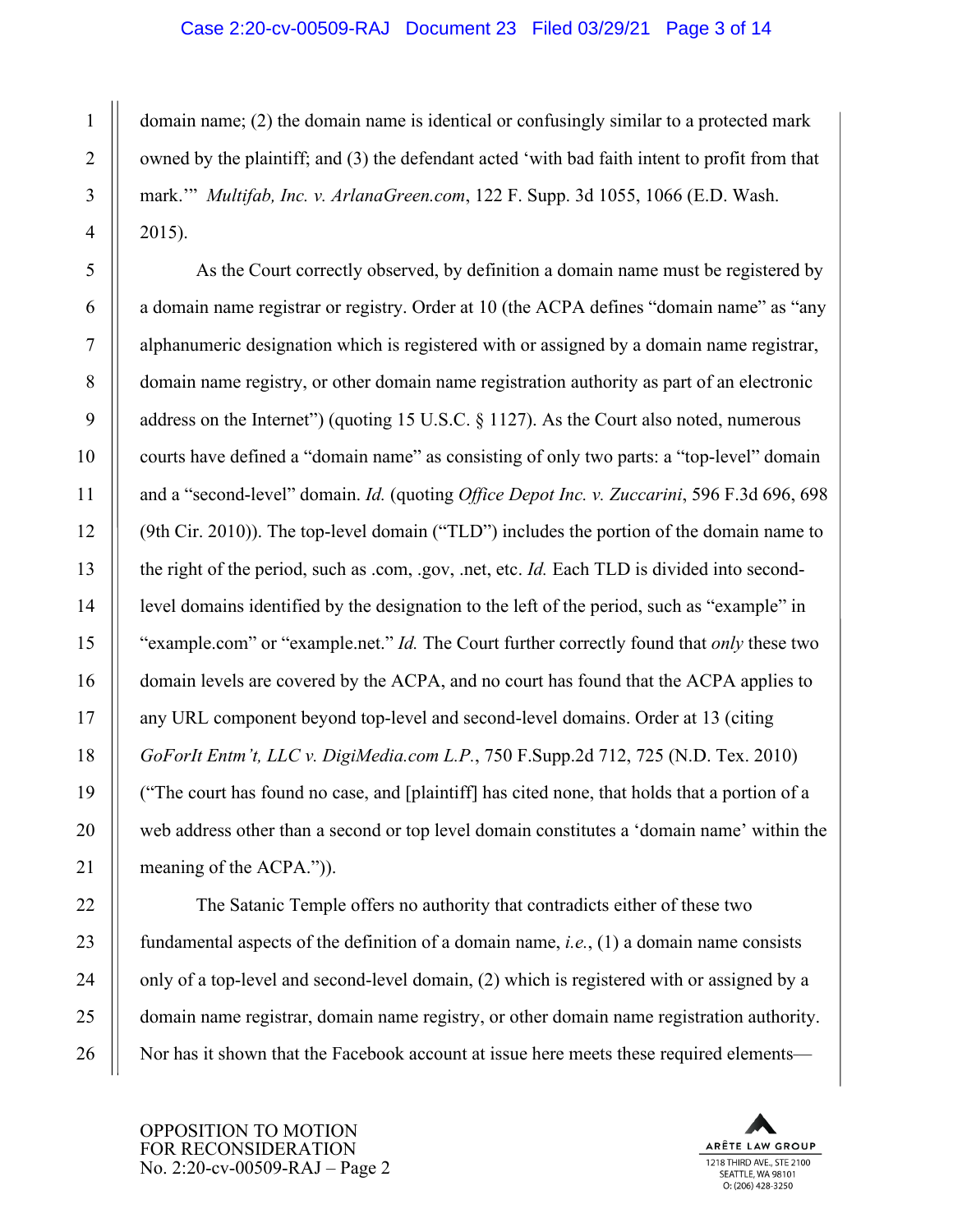#### Case 2:20-cv-00509-RAJ Document 23 Filed 03/29/21 Page 4 of 14

and indeed it does not. The Satanic Temple's claim is based on a *post*-domain portion of its Facebook URL.<sup>[1](#page-3-0)</sup> This part of the URL was not issued by a DNS registry or included on a DNS registry and is not part of the top-level or second-level domain.

**2. The Satanic Temple's Novel Theory is not Supported by any Authority.**

Instead of establishing any error of law, The Satanic Temple argues that the Court should adopt a novel—and entirely unsupported—interpretation of the ACPA. The Satanic Temple suggests that under the ACPA, social media companies, such as Facebook, should be considered domain name registration authorities, and that post-domain URLs issued by social media companies should be considered domain names under the ACPA. Motion for Reconsideration at 2-5. In addition to being entirely unsupported by the language of the ACPA, its legislative history, and case law, The Satanic Temple's theory demonstrates a fundamental misunderstanding of how the domain name system works.

In brief summary, the internet domain name system ("DNS") is overseen by an entity called the Internet Corporation for Assigned Names and Numbers ("ICANN").<sup>[2](#page-3-1)</sup> ICANN is a not-for-profit corporation formed in 1998 and selected by the U.S. Department of Commerce to administer the internet DNS with input from a governmental advisory committee, in which the U.S. Department of Commerce participates. *Vizer v. VIZERNEWS.COM*, 869 F. Supp. 2d 75, 77-78 (D.D.C. 2012) (citing *ICANN*, National Telecommunications & Information Administration, U.S. Department of Commerce, http://www.ntia.doc.gov/category/icann). The DNS links user-friendly names, such as "uscourts.gov," to unique numeric addresses that identify servers connected to the internet.



<span id="page-3-0"></span><sup>1</sup> The URL at issue is https://www.facebook.com**/TheSatanicTempleWashington/**") (bolded portion is the post-domain path at issue).

<span id="page-3-1"></span><sup>&</sup>lt;sup>2</sup> "The Court may take judicial notice of a fact, such as the role of ICANN, which is not subject to 'reasonable dispute because it: (1) is generally known within the trial court's territorial jurisdiction; or (2) can be accurately and readily determined from sources whose accuracy cannot reasonably be questioned.'" *Vizer v. VIZERNEWS.COM*, 869 F. Supp. 2d 75, 77 n.3 (D.D.C. 2012) (citing Fed. R. Evid. 201(b) and *United States v. Philip Morris USA, Inc.*, No. 99-2496, 2004 WL 5355971, at \*1-\*2 (D.D.C., Aug. 2, 2004)).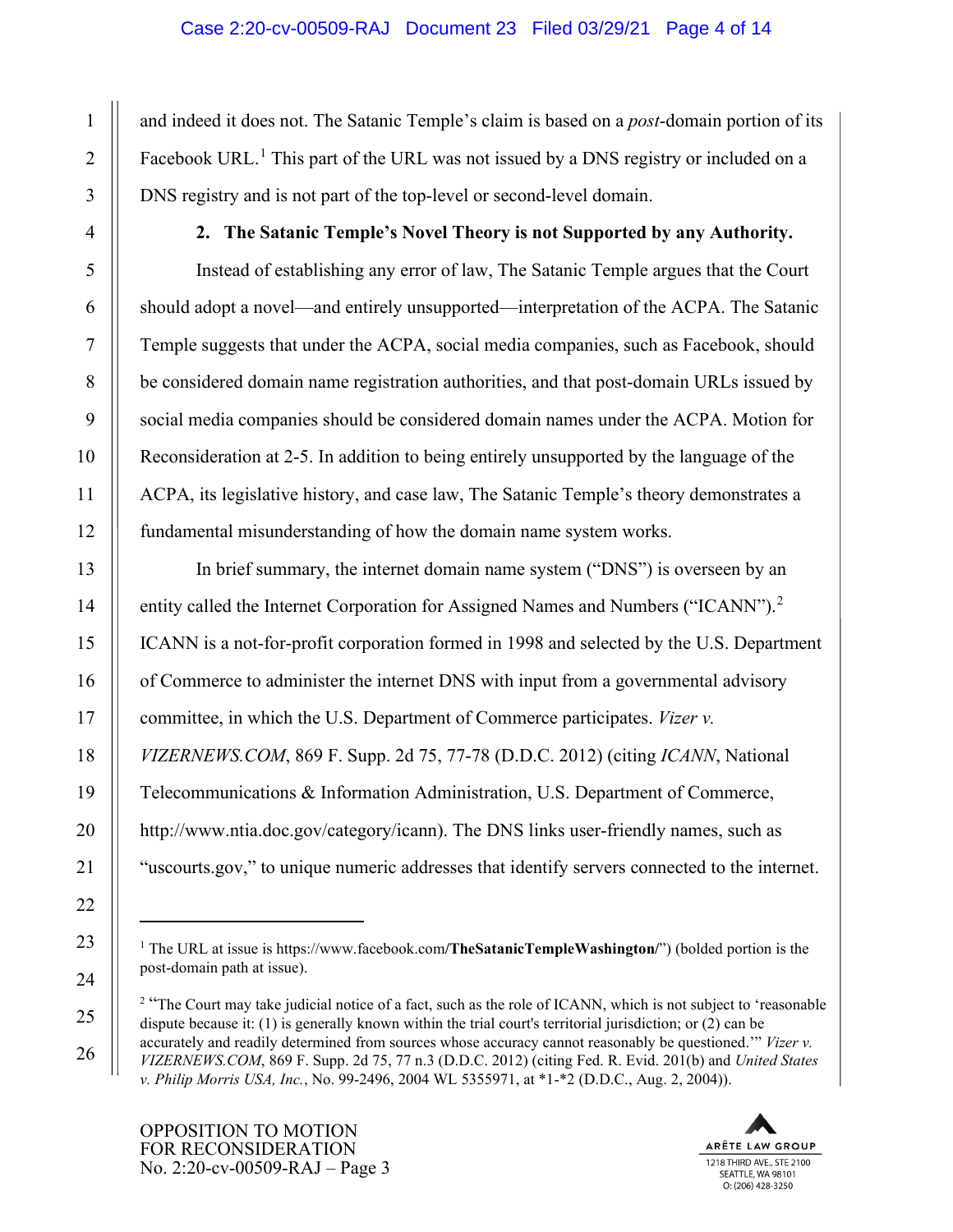#### Case 2:20-cv-00509-RAJ Document 23 Filed 03/29/21 Page 5 of 14

*Id.* at 78 (citing *Balsam v. Tucows Inc.*, 627 F.3d 1158, 1159 (9th Cir. 2010); *Domain Name System,* National Telecommunications & Information Administration, U.S. Department of Commerce, http://www.ntia.doc. gov/category/domain-name-system (describing the domain name system and ICANN)).

ICANN itself is not a registrar. Instead, it coordinates the DNS by entering into Registry Agreements with Internet registries. *Id.* Each top-level domain name—such as .com, .net, or .org—is operated by one of the authorized registries that maintains information on each registered domain name and ensures that each name registered in its domain is unique. Registries also offer a variety of services, such as permitting consumers to check if a particular name within its domain has been registered and, if so, the expiration date for this registration. *Id.* For example, Verisign, Inc. ("Verisign") is the registry for ".com" and ".net" domains and is responsible for registering names on these domains in accordance with its Registry Agreement with ICANN. Because Verisign is prohibited from accepting requests for domain names directly from consumers, Verisign only accepts and registers domain names received from registrars. *Id.*; *Dotster, Inc. v. ICANN*, 296 F. Supp. 2d 1159, 1160 (C.D. Cal. 2003); *Vizer,* 869 F. Supp. 2d at 78 (citing *What Does ICANN Do?,* ICANN, http://www.icann.org/en/about/participate/what); *see also Office Depot, Inc. v. Zuccarini,* 596 F.3d 696, 699 (9th Cir. 2010).

The Satanic Temple argues that Facebook, in its role as a social media company, should be considered an "other domain name registration authority" under Section 1127 because Facebook users register their Facebook accounts with Facebook. Motion for Reconsideration at 2. This argument fails to acknowledge or understand that a registration authority means something very specific in the DNS industry: it is a registry under a Registry Agreement with ICANN or an authorized registrar for that registry that registers domain names with the registry. The Satanic Temple has alleged no facts that Facebook, as a social media provider, operates as an authorized DNS registration authority, *i.e.*, that

OPPOSITION TO MOTION FOR RECONSIDERATION No. 2:20-cv-00509-RAJ – Page 4



1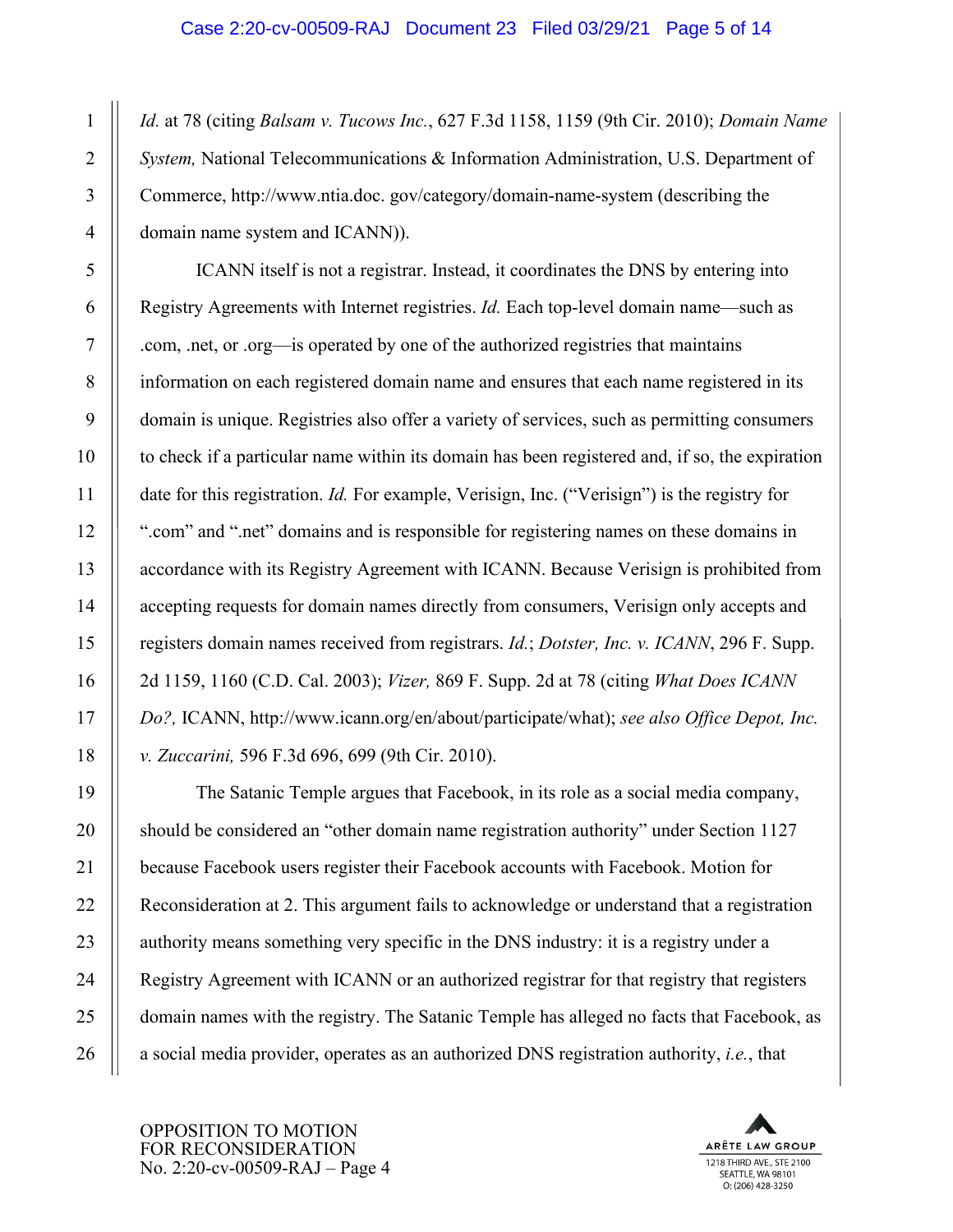#### Case 2:20-cv-00509-RAJ Document 23 Filed 03/29/21 Page 6 of 14

Facebook has entered a Registry Agreement with ICANN or that it registers domain names with an authorized DNS registry, much less that it has registered the particular URL at issue here. The fact that Facebook's users register their Facebook accounts with Facebook is irrelevant—that has nothing to do with the registration of domain names under the DNS process overseen by ICANN.

In other words, without any supporting authority, The Satanic Temple is proposing an entirely new and different system from the DNS, whereby social media companies who do not provide any of the authorized DNS services—but instead provide social media accounts to their users—should somehow be considered "domain name registration authorities" under the ACPA. This proposition is entirely unsupported. Indeed, the ACPA's legislative history underscores that the plain language of the definition of domain name in 15 U.S.C. § 1127 refers only to authorized DNS registries who register second-level domain names. ACPA co-sponsor Senator Patrick Leahy's comments on the bill are illuminating:

Domain names are narrowly defined to mean alphanumeric designations registered with or assigned by domain name registrars or registries, or other domain name registration authority as part of an electronic address on the Internet. *Since registrars only register second level domain names, this definition effectively excludes file names, screen names, and e-mail addresses and, under current registration practice, applies only to second level domain names*.

*The terms "domain name registrar, domain name registry, or other domain name authority that registered or assigned the domain name" in Section 3002(a) of the Act, amending 15 U.S.C. 1125(d)(2)(a), is intended to refer only to those entities that actually place the name in a registry, or that operate the registry*, and would not extend to other entities such as the ICANN or any of its constituent units, that have some oversight or contractual relationship with such registrars and registries. Only these entities that actually offer the challenged name, placed it in a registry, or operate the relevant registry are intended to be covered by those terms.



SEATTLE, WA 98101 O: (206) 428-3250

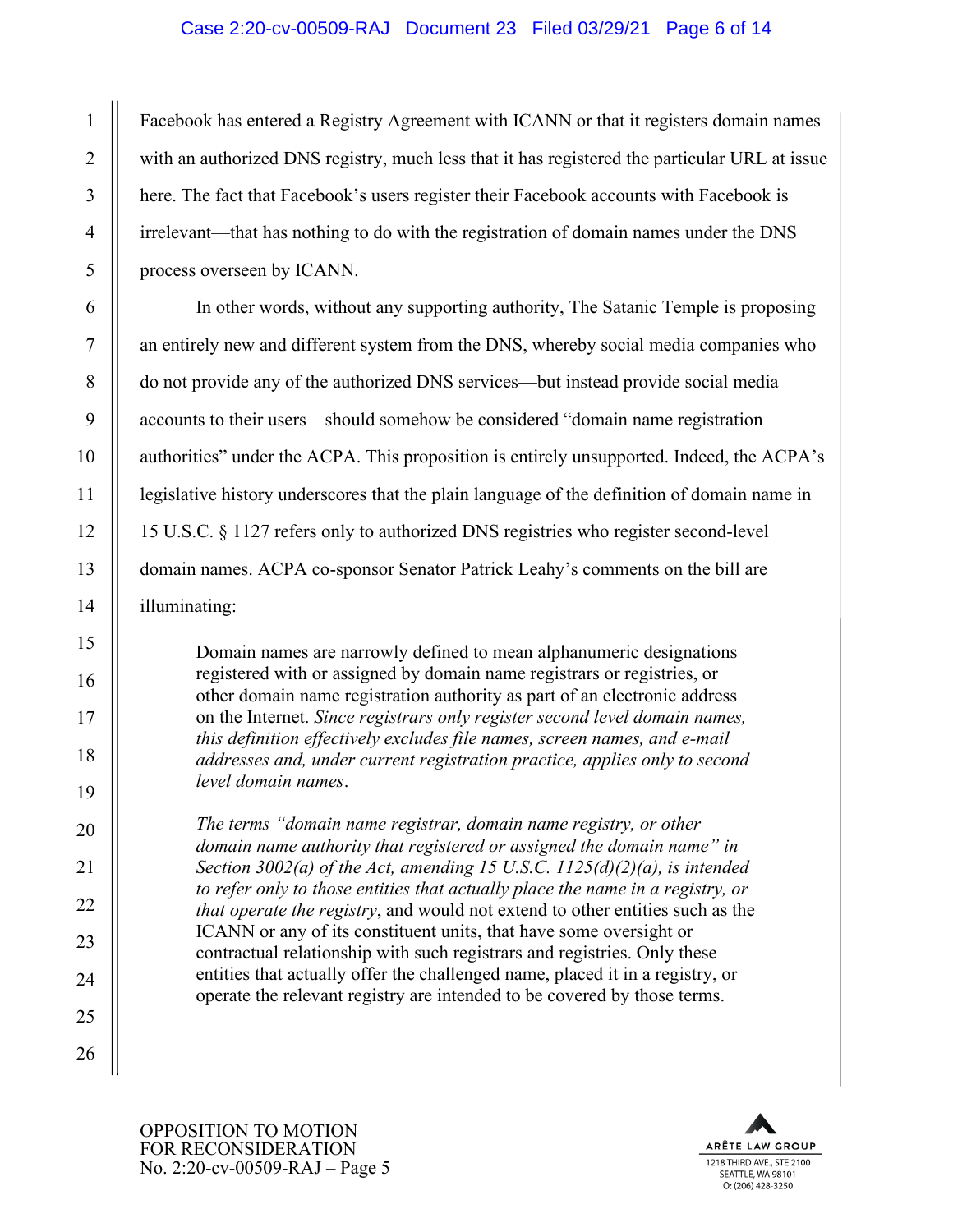145 Cong. Rec. 14986, 15025 (1999) (emphasis added) (p. 15025 is attached as Exhibit 1 for the Court's convenience).

If The Satanic Temple's proposal to expand the ACPA to social media companies were accepted, the ACPA would suddenly expand well beyond the DNS and registered domain names and would apply to potentially billions<sup>[3](#page-6-0)</sup> of social media accounts that are not registered with the DNS. Such a vast shift in the scope of the ACPA should be left to Congress, not the courts.

#### **3. The Satanic Temple Failed to Plead an Essential Element of an ACPA Claim.**

Even if this Court accepts The Satanic Temple's re-writing of the ACPA, which it should not, the Court must dismiss its ACPA claim because it has failed to plead an essential element of such a claim, *i.e.*, that Defendants had a bad faith intent to profit from their use of the Facebook page. *See* Motion at 12-13; Reply at 9-10.

#### **B. The Court Properly Dismissed The Satanic Temple's Defamation Claim.**

The Satanic Temple's motion is devoid of grounds for reconsideration of dismissal of its defamation claim. The Satanic Temple appears to argue that the doctrine of ecclesiastical abstention means the Court should turn its civil judicial decision-making role over to the church and allow the church to decide if the statements at issue are defamatory. Motion for Reconsideration at 5-6 ("As the Court found, the defamation claim will require a showing that TST does not promote, e.g., fascism. If that is an unavoidable question of TST's doctrine, then well-settled law binds the Court to TST's position."). This is an incorrect statement of the law. As the case cited by The Satanic Temple explains, the doctrine of ecclesiastical abstention only requires a court to defer to a church's decision if *the plaintiff* is challenging an internal decision by the church's tribunal implementing

<span id="page-6-0"></span><sup>3</sup> The Court may take judicial notice that Facebook alone has over three billion users. https://about.fb.com/company-info/

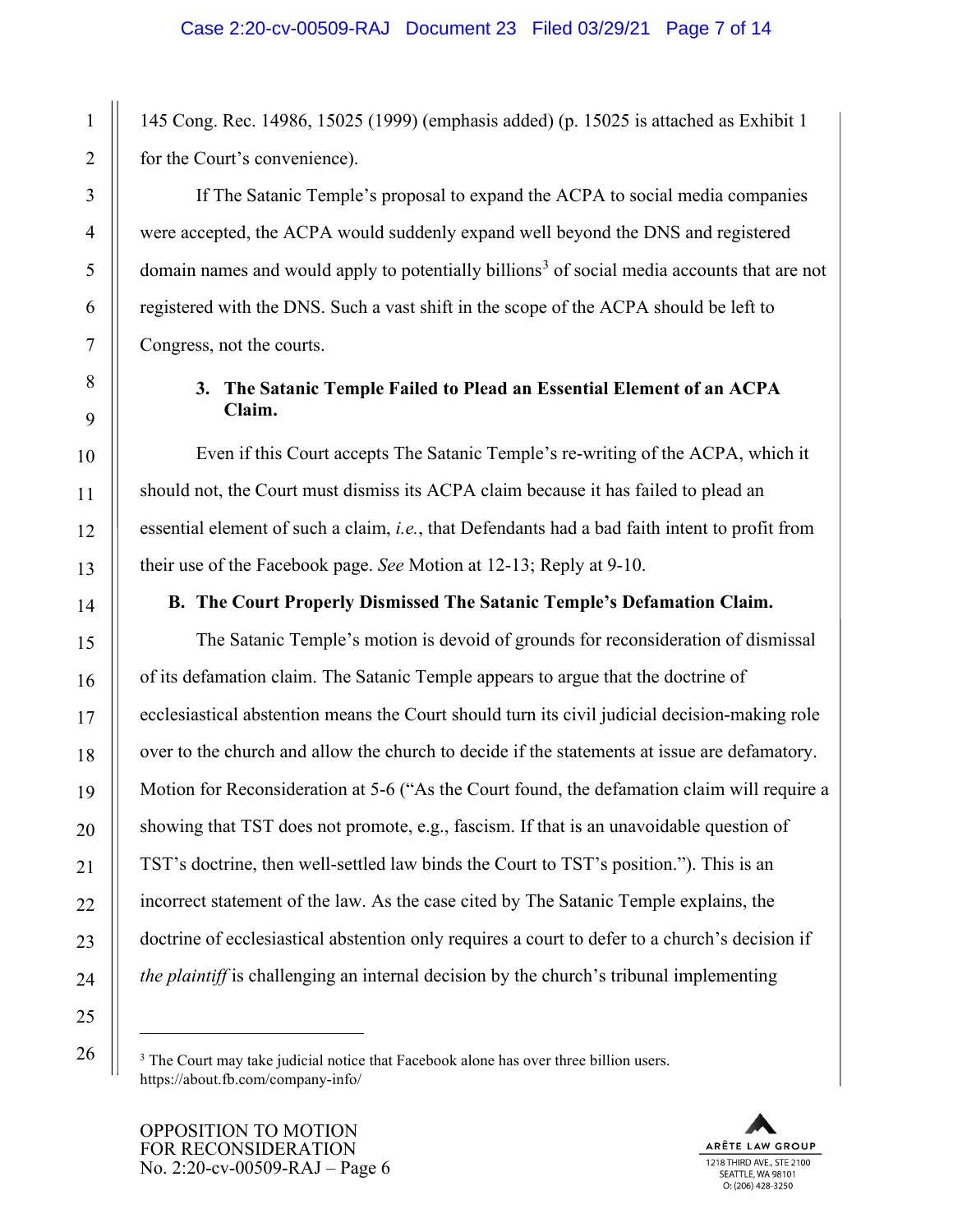#### Case 2:20-cv-00509-RAJ Document 23 Filed 03/29/21 Page 8 of 14

church rules. *Paul v. Watchtower Bible & Tract Soc. of New York, Inc.*, 819 F.2d 875, 878 n.1 (9th Cir. 1987) ("Ecclesiastical abstention thus provides that civil courts may not redetermine the correctness of an interpretation of canonical text or some decision relating to government of the religious polity. Rather, we must accept as a given whatever the entity decides."); *see also Serbian E. Orthodox Diocese for U.S. of Am. & Canada v. Milivojevich*, 426 U.S. 696, 724-25, 96 S. Ct. 2372, 2387-88, 49 L. Ed. 2d 151 (1976) ("[T]he First and Fourteenth Amendments permit hierarchical religious organizations to establish their own rules and regulations for internal discipline and government, and to create tribunals for adjudicating disputes over these matters. When this choice is exercised and ecclesiastical tribunals are created to decide disputes over the government and direction of subordinate bodies, the Constitution requires that civil courts accept their decisions as binding upon them.").

This case, however, does not involve *a plaintiff* who is challenging a church tribunal's application of its own rules or governing system. Instead, the plaintiff, The Satanic Temple, has brought a civil action against its former members, alleging that they made defamatory statements regarding The Satanic Temple's beliefs and practices. The Satanic Temple cites no case suggesting that the Court must defer to The Satanic Temple to decide its own civil defamation claim against Defendants. To the contrary, as the Court correctly found, in the context of a civil defamation claim involving a church's practices or beliefs, the doctrine of ecclesiastical abstention requires the Court to dismiss the claim. *See*  Order at 18-19; *see also, e.g.*, *Hartwig v. Albertus Magnus Coll.*, 93 F. Supp. 2d 200, 219 (D. Conn. 2000) (dismissing defamation claim where review of the claim would require the court to delve into and weigh competing views of church doctrine).

The Satanic Temple also contradicts its own argument. On one hand it argues that because the defamation claim involves church doctrine, it asks the Court to defer to The Satanic Temple to decide if the statement at issue is defamatory. Yet, immediately after this

OPPOSITION TO MOTION FOR RECONSIDERATION No. 2:20-cv-00509-RAJ – Page 7



1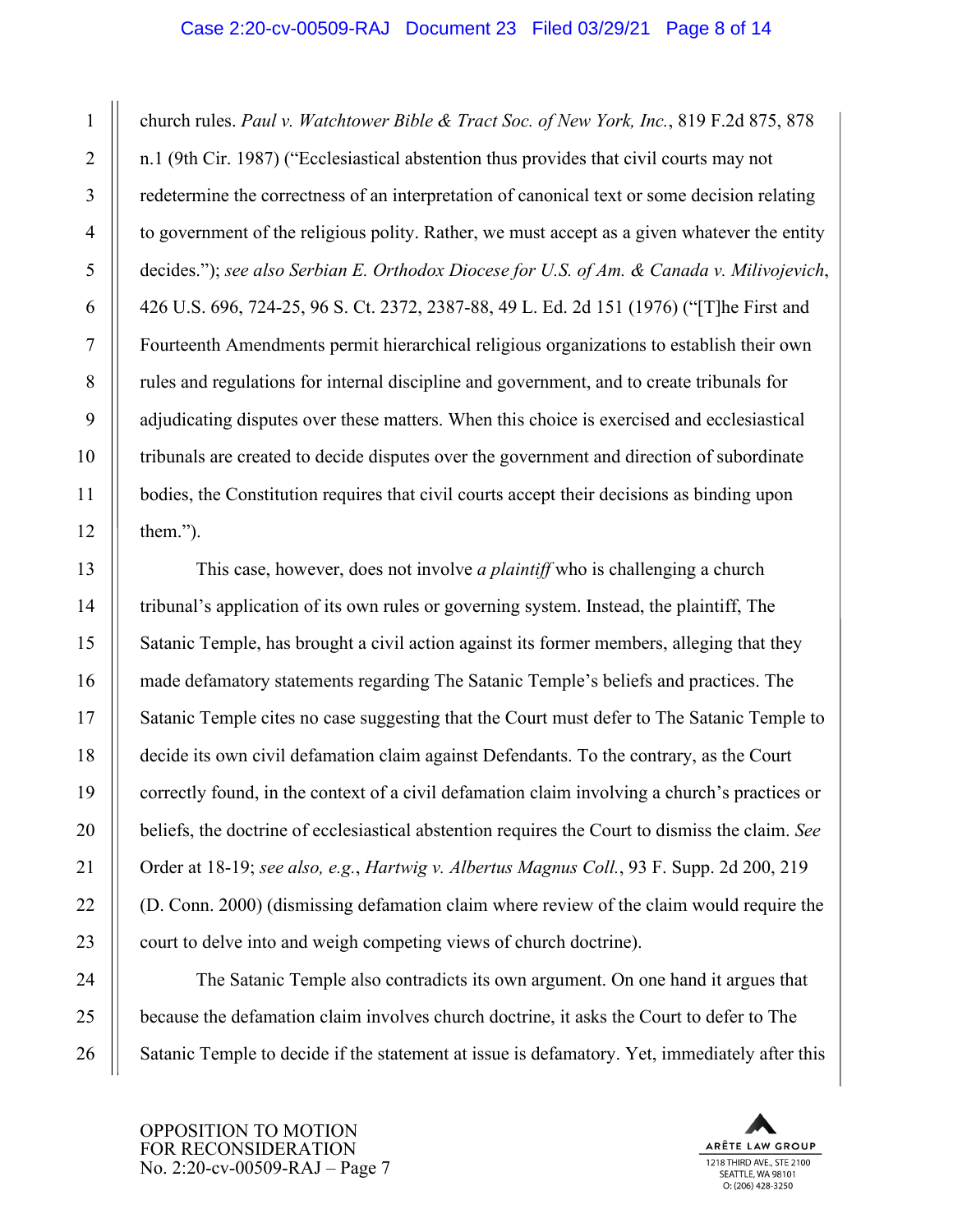#### Case 2:20-cv-00509-RAJ Document 23 Filed 03/29/21 Page 9 of 14

argument The Satanic Temple offers the same conclusory argument that it made in its Opposition to Defendants' Motion to Dismiss that "TST's doctrine is not really at issue." Motion for Reconsideration at 6. In addition to being inconsistent, the Court has already addressed and rejected this exact argument. Order at 18. In violation of LCR 7(h)(1) The Satanic Temple simply rehashes the same argument it already made.

The Court's ruling was correct. The defamation claim asserts that certain Defendants "falsely ascrib[ed] extremist ideologies and affiliations to T[he Satanic Temple]." Order at 17 (quoting Complaint ¶ 92). The ideologies include ableism, misogyny, racism, transphobia, and endorsement of police brutality, and the affiliations include Neo-Nazis and the alt-right. *Id.* at 17-18 (citing Complaint ¶ 36 & Ex. 5 at 2). The Court correctly found that to determine if the statements were defamatory, the Court or jury must necessarily determine if they were false. *Id.* (citing *Herron v. KING Broad. Co.*, 776 P.2d 98, 101 (Wash. 1989); *Hyung Jin Moon v. Hak Ja Han Moon*, 431 F. Supp. 3d 394, 413 (S.D.N.Y. 2019), *aff'd,* 833 F.App'x 876 (2d Cir. 2020); *Kavanagh v. Zwilling*, 997 F. Supp. 2d 241, 250 (S.D.N.Y.), *aff'd*, 578 F. App'x 24 (2d Cir. 2014)). The Satanic Temple does not dispute (or even address) that as an element of a defamation claim the Court would have to decide the truth or falsity of the statements. The Satanic Temple also does not dispute (or discuss) that a determination as to whether the statements were false necessarily would require the Court or jury to define the beliefs held by The Satanic Temple and to determine that ableism, misogyny, racism, fascism, and transphobia fall outside of those beliefs. Order at 18. Instead, without any analysis, The Satanic Temple merely offers the conclusory assertion that The Satanic Temple's doctrine "is not really at issue."

#### **III. CONCLUSION**

For the foregoing reasons, The Satanic Temple's Motion for Reconsideration should be denied.



OPPOSITION TO MOTION FOR RECONSIDERATION No. 2:20-cv-00509-RAJ – Page 8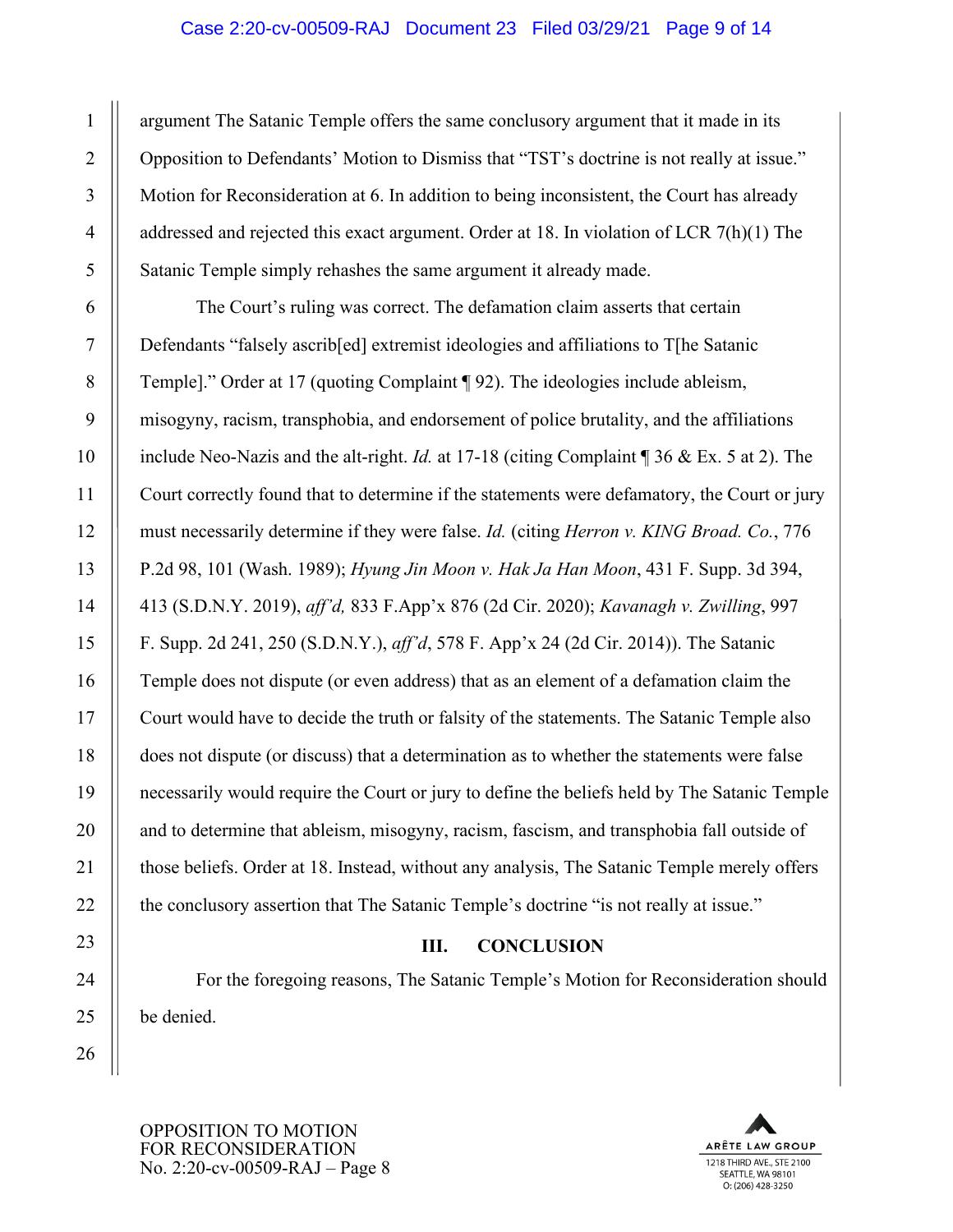| $\mathbf{1}$   | DATED: March 29, 2021. |                                                                                                       |
|----------------|------------------------|-------------------------------------------------------------------------------------------------------|
| $\overline{2}$ |                        | <b>ARETE LAW GROUP PLLC</b>                                                                           |
| 3              |                        | By: /s/ Jeremy E. Roller<br>Jeremy E. Roller, WSBA No. 32021                                          |
| $\overline{4}$ |                        | 1218 Third Avenue, Suite 2100                                                                         |
| 5              |                        | Seattle, WA 98101<br>Phone: (206) 428-3250                                                            |
| 6              |                        | Fax: (206) 428-3251<br>jroller@aretelaw.com                                                           |
| $\tau$         |                        |                                                                                                       |
| $8\,$          |                        | Attorneys for Defendants David Alan Johnson,<br>Leah Fishbaugh, Mickey Meehan, and Nathan<br>Sullivan |
| 9              |                        |                                                                                                       |
| 10             |                        |                                                                                                       |
| 11             |                        |                                                                                                       |
| 12             |                        |                                                                                                       |
| 13             |                        |                                                                                                       |
| 14             |                        |                                                                                                       |
| 15             |                        |                                                                                                       |
| 16             |                        |                                                                                                       |
| 17             |                        |                                                                                                       |
| 18             |                        |                                                                                                       |
| 19             |                        |                                                                                                       |
| $20\,$         |                        |                                                                                                       |
| $21\,$         |                        |                                                                                                       |
| $22\,$         |                        |                                                                                                       |
| 23             |                        |                                                                                                       |
| $24\,$         |                        |                                                                                                       |
| 25             |                        |                                                                                                       |
| 26             |                        |                                                                                                       |

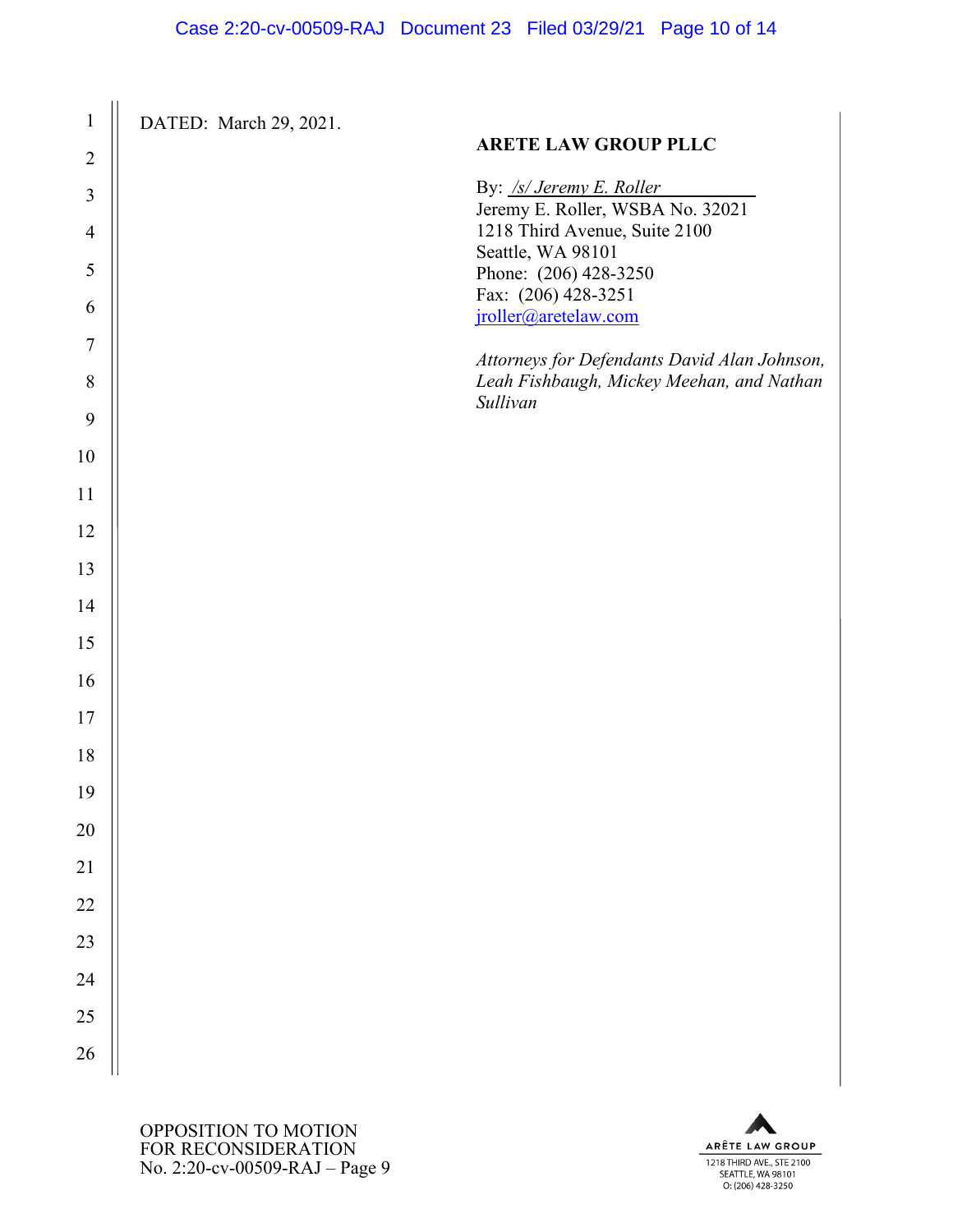| $\mathbf{1}$   | <b>CERTIFICATE OF SERVICE</b>                                                          |  |
|----------------|----------------------------------------------------------------------------------------|--|
| $\overline{2}$ | I, Janet Fischer, certify that on March 29, 2021, I electronically filed the foregoing |  |
| 3              | document with the Clerk of the Court using the CM/ECF system, thereby sending a        |  |
| $\overline{4}$ | notification of such filing to the following parties:                                  |  |
| 5              | Benjamin Justus, WSBA No. 38855                                                        |  |
| 6              | LYBECK PEDREIRA & JUSTUS, PLLC<br><b>Chase Bank Building</b>                           |  |
| 7              | 7900 SE 28 <sup>th</sup> Street, Fifth Floor<br>Mercer Island, WA 98040                |  |
| 8              | $(206) 687 - 7805$                                                                     |  |
| 9              | ben@lpjustus.com                                                                       |  |
| 10             |                                                                                        |  |
| 11             | DATED: March 29, 2021, at Seattle, Washington.                                         |  |
| 12             | /s/ Janet Fischer                                                                      |  |
| 13             | Janet Fischer, Legal Assistant                                                         |  |
| 14             |                                                                                        |  |
| 15             |                                                                                        |  |
| 16             |                                                                                        |  |
| 17             |                                                                                        |  |
| 18             |                                                                                        |  |
| 19             |                                                                                        |  |
| $20\,$         |                                                                                        |  |
| 21             |                                                                                        |  |
| $22\,$         |                                                                                        |  |
| 23             |                                                                                        |  |
| 24             |                                                                                        |  |
| 25             |                                                                                        |  |
| 26             |                                                                                        |  |

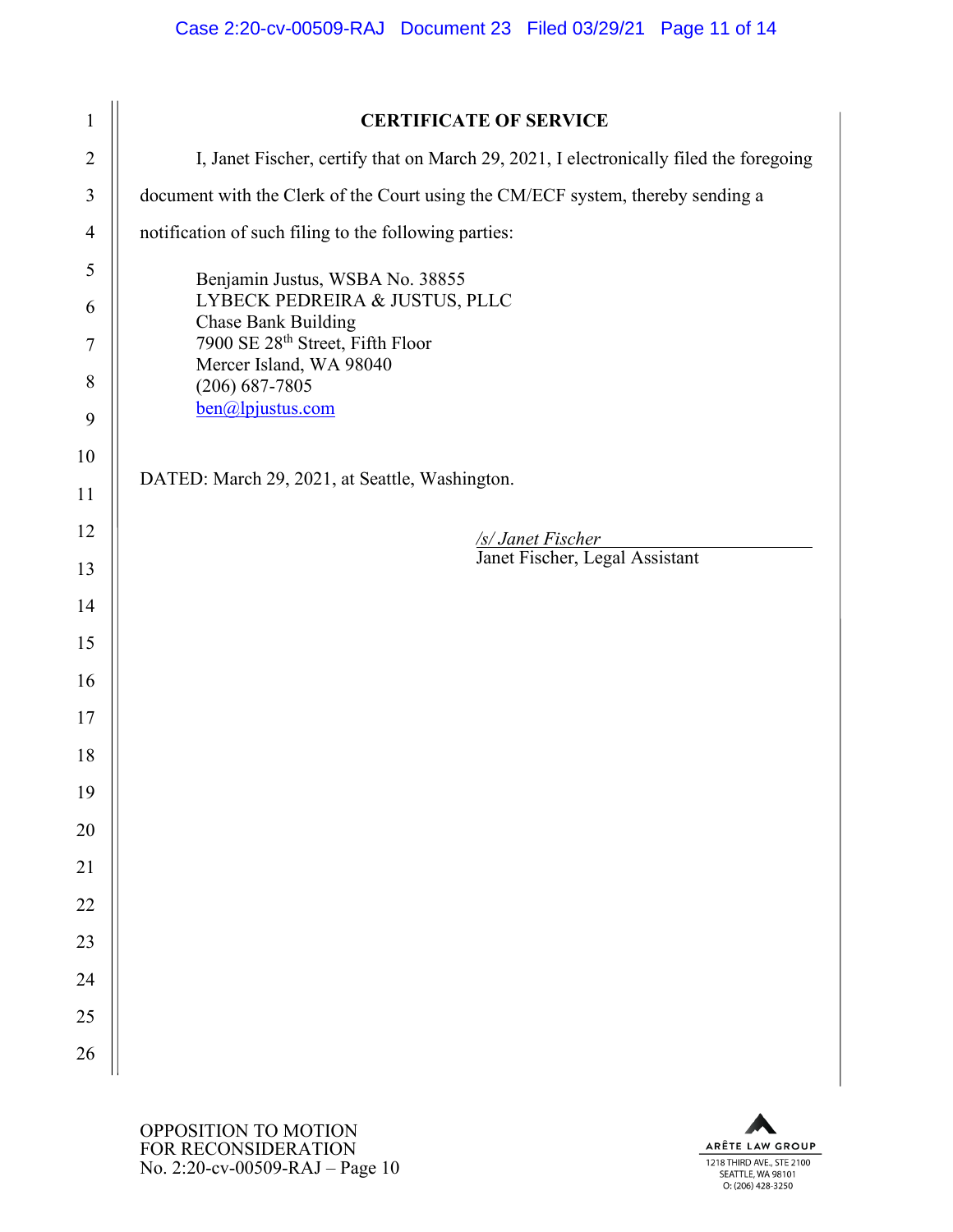Case 2:20-cv-00509-RAJ Document 23 Filed 03/29/21 Page 12 of 14

## **EXHIBIT 1**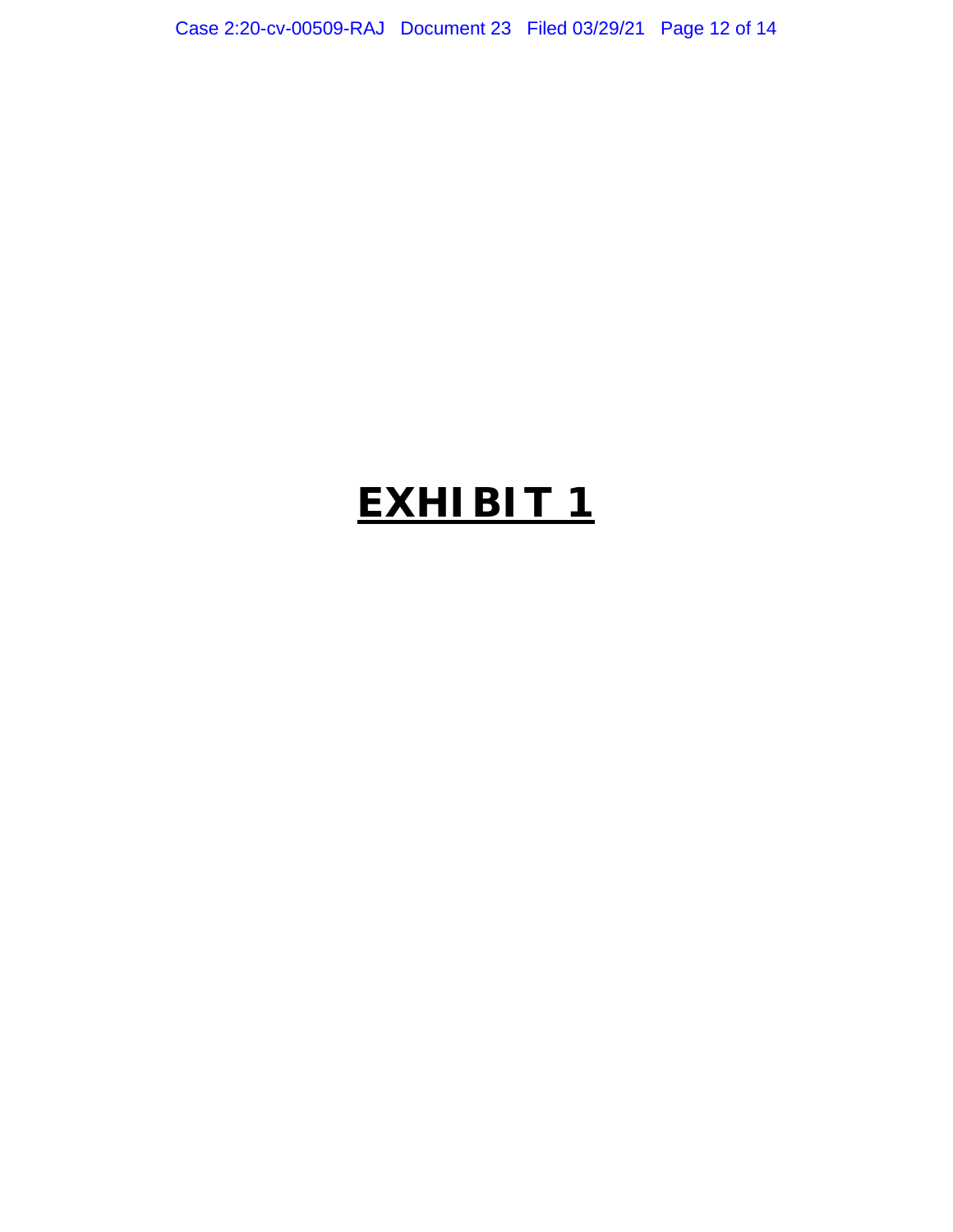

# Congressional Record

**United States**

*of* **America PROCEEDINGS AND DEBATES OF THE** *106th*  **CONGRESS, FIRST SESSION**

*Vol. 145* **WASHINGTON, FRIDAY, NOVEMBER 19, 1999** *No. 165* 

## *Senate*

#### **REVISED NOTICE—NOVEMBER 17, 1999**

If the 106th Congress, 1st Session, adjourns sine die on or before November 18, 1999, a final issue of the Congressional Record for the 106th Congress, 1st Session, will be published on December 3, 1999, in order to permit Members to revise and extend their remarks.

All material for insertion must be signed by the Member and delivered to the respective offices of the Official Reporters of Debates (Room HT–60 or S–123 of the Capitol), Monday through Friday, between the hours of 10:00 a.m. and 3:00 p.m. through December 1. The final issue will be dated December 3, 1999, and will be delivered on Monday, December 6, 1999.

If the 106th Congress does not adjourn until a later date in 1999, the final issue will be printed at a date to be announced.

None of the material printed in the final issue of the Congressional Record may contain subject matter, or relate to any event that occurred after the sine die date.

Senators' statements should also be submitted electronically, either on a disk to accompany the signed statement, or by e-mail to the Official Reporters of Debates at ''Records@Reporters''.

Members of the House of Representatives' statements may also be submitted electronically by e-mail or disk, to accompany the signed statement, and formatted according to the instructions for the Extensions of Remarks template at http:// clerkhouse.house.gov. The Official Reporters will transmit to GPO the template formatted electronic file only after receipt of, and authentication with, the hard copy, signed manuscript. Deliver statements (and template formatted disks, in lieu of e-mail) to the Official Reporters in Room HT–60.

Members of Congress desiring to purchase reprints of material submitted for inclusion in the Congressional Record may do so by contacting the Congressional Printing Management Division, at the Government Printing Office, on 512–0224, between the hours of 8:00 a.m. and 4:00 p.m. daily.

By order of the Joint Committee on Printing.

WILLIAM M. THOMAS, *Chairman.* 

#### **N O T I C E**

Effective January 1, 2000, the subscription price of the Congressional Record will be \$357 per year, or \$179 for 6 months. Individual issues may be purchased for \$3.00 per copy. The cost for the microfiche edition will remain \$141 per year; single copies will remain \$1.50 per issue. This price increase is necessary based upon the cost of printing and distribution.

MICHAEL F. DiMARIO, *Public Printer.* 

∑ **This ''bullet'' symbol identifies statements or insertions which are not spoken by a Member of the Senate on the floor.**